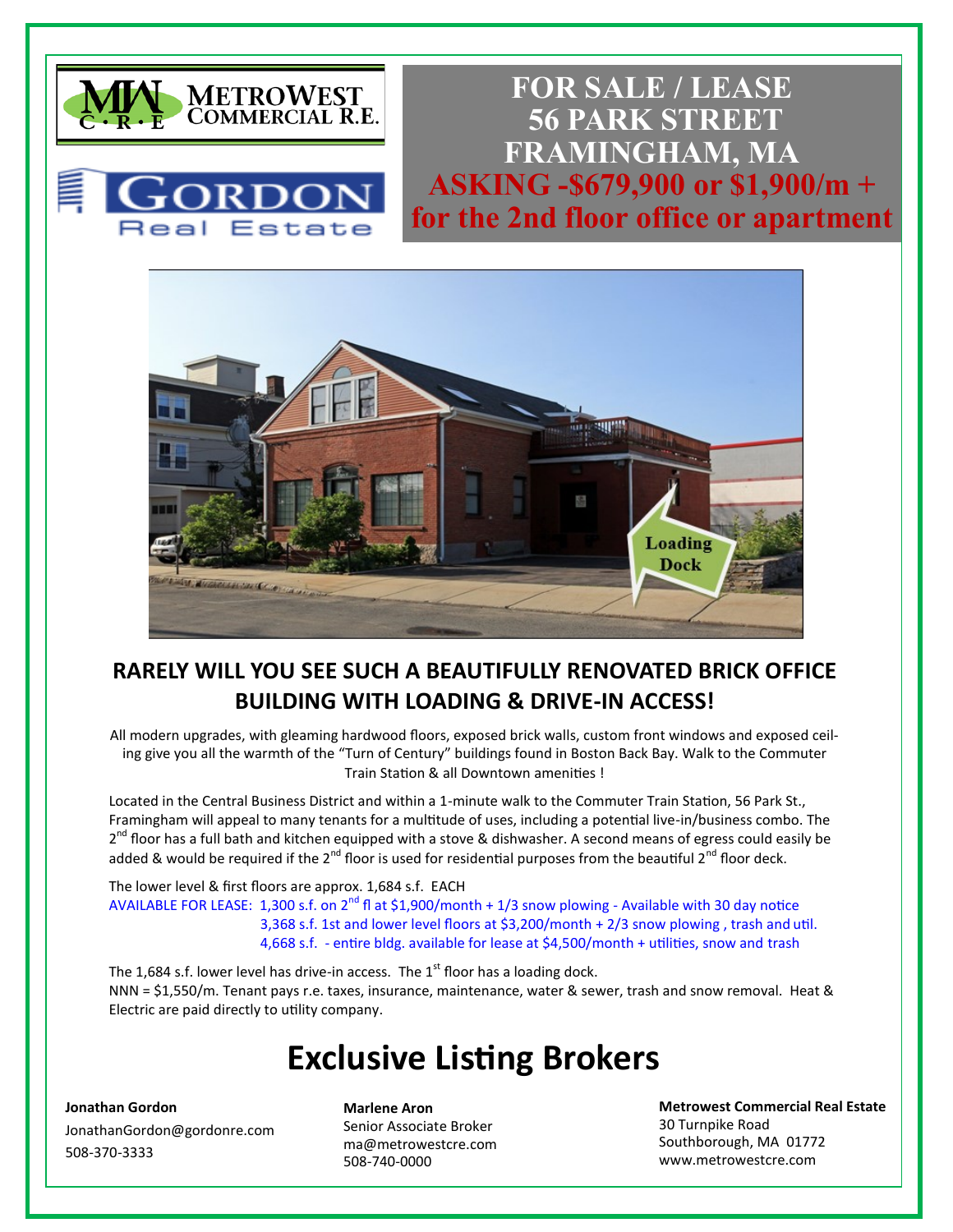

## **56 Park Street Expenses Annual Expenses**

|                        | <b>Annual</b> | <b>Monthly</b> | <b>Explanation</b> |
|------------------------|---------------|----------------|--------------------|
| Electric               | 6,028.61      | 502.38         |                    |
| <b>Heating</b>         | 2,368.05      | 197.34         |                    |
| Maintenance            | 1,827.81      | 152.32         |                    |
| Water                  | 115.00        | 9.60           | Paid Quarterly     |
|                        | 10,339.47     | 861.64         |                    |
|                        |               |                |                    |
|                        |               |                |                    |
| <b>Taxes</b>           | 11,522.00     | 960.17         |                    |
| <b>B&amp;C Plowing</b> | 1-5 inches    | 125.00         |                    |
|                        | 6-8 inches    | 150.00         |                    |
|                        | 12 inches     | 175.00         |                    |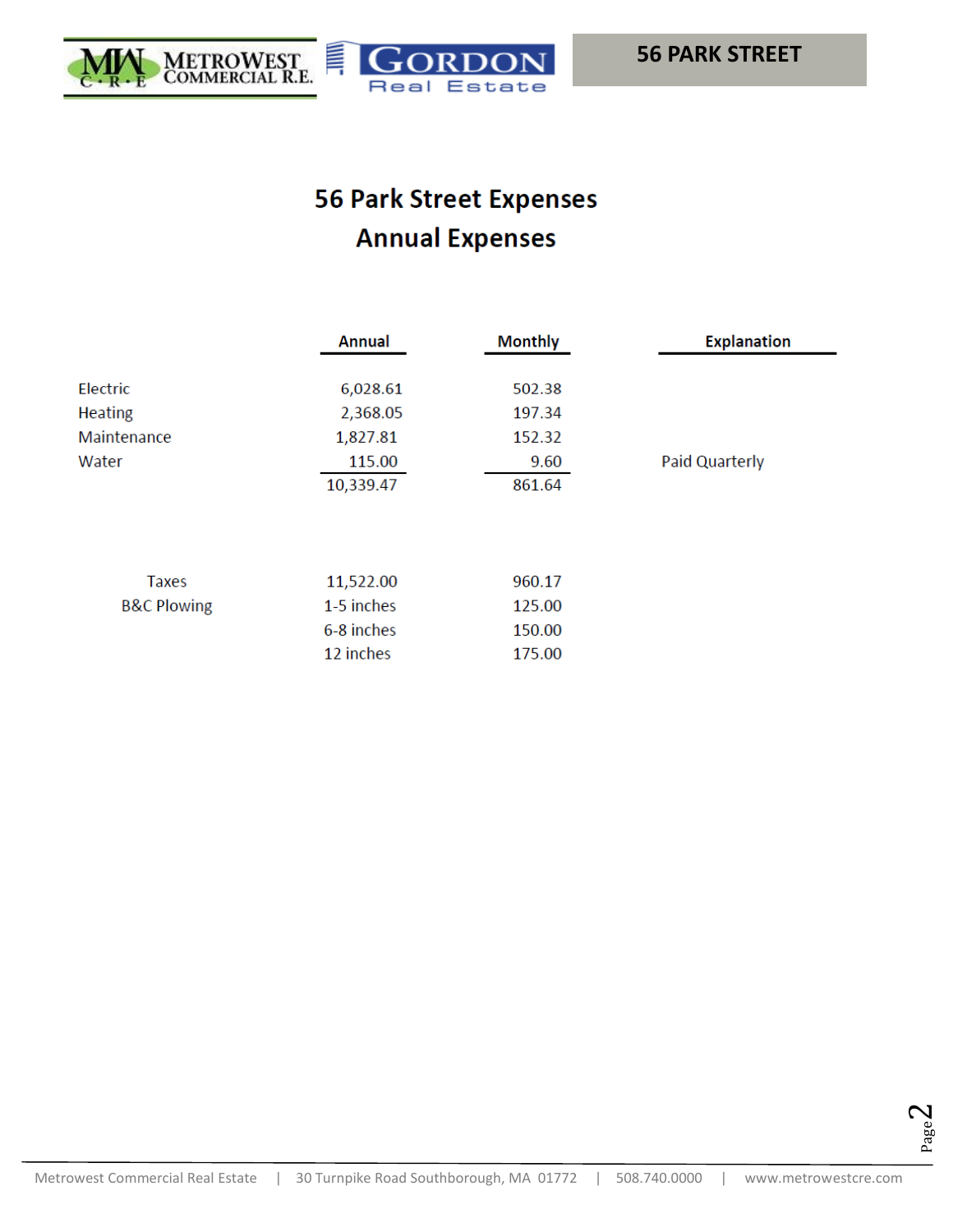



Estate

Real

*The information in this document is from sources deemed reliable but cannot be guaranteed to be completely accurate. Prospective Buyers/Lessees are advised to verify information. Metrowest Commercial Real Estate (MWCRE) represents the Seller/Lessor. MWCRE does not co-broke with Principals nor recognize representation after the first showing.*

$$
\Sigma_{\text{age}}\mathbf{3}
$$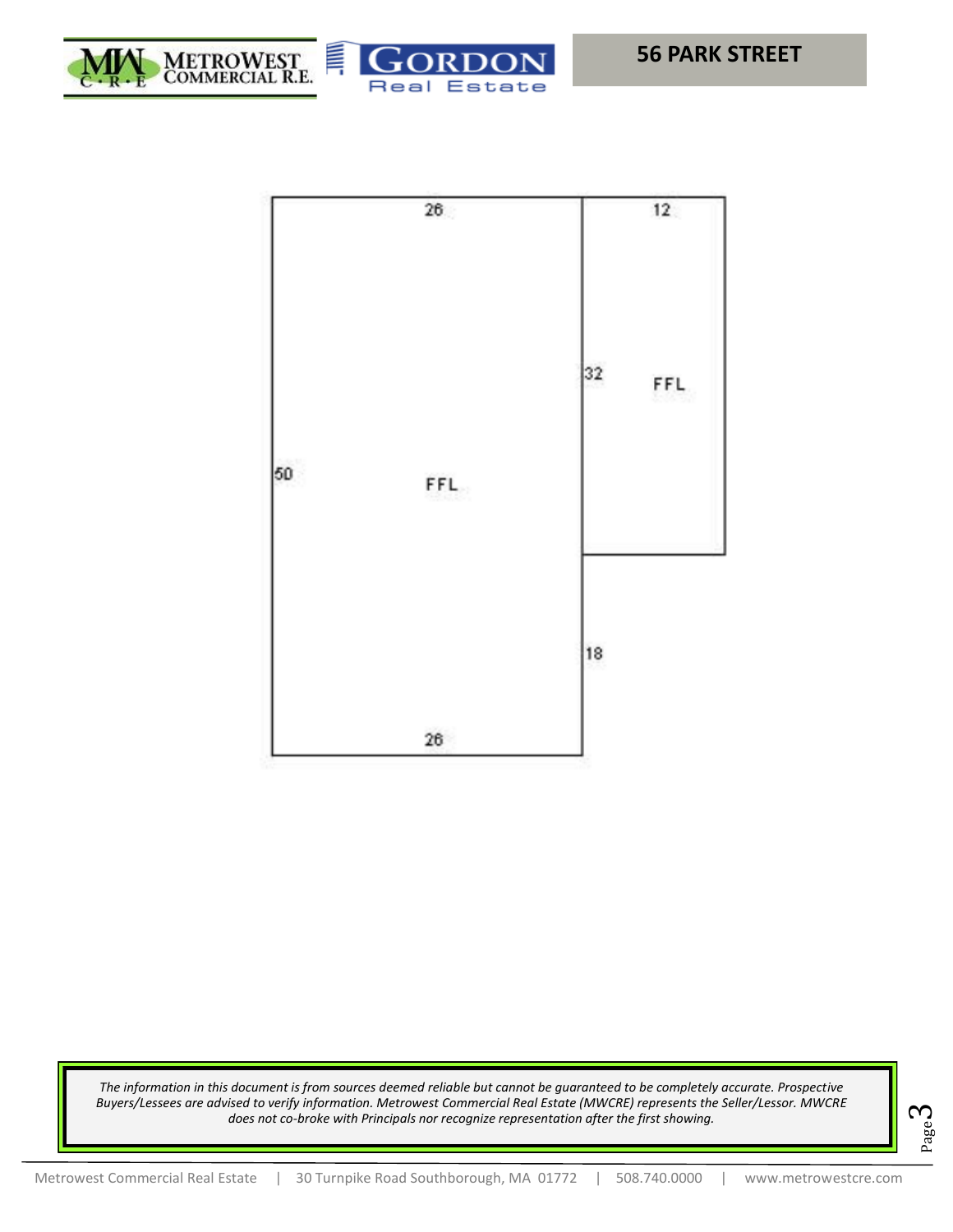



Page  $\overline{\mathcal{A}}$ 

# **Demographics / Traffic count**

| <b>Population</b>         | 1 Mile    | 3 Mile    | 5 Mile    |
|---------------------------|-----------|-----------|-----------|
| 2018 Total Population:    | 16,775    | 77,605    | 142,738   |
| 2023 Population:          | 17,123    | 79,913    | 147,321   |
| Pop Growth 2018-2023:     | 2.07%     | 2.97%     | 3.21%     |
| Average Age:              | 36.60     | 38.60     | 39.70     |
| <b>Households</b>         |           |           |           |
| 2018 Total Households:    | 6,192     | 30,691    | 55,545    |
| HH Growth 2018-2023:      | 2.31%     | 3.15%     | 3.32%     |
| Median Household Inc:     | \$46,920  | \$81,035  | \$98,076  |
| Avg Household Size:       | 2.50      | 2.40      | 2.50      |
| 2018 Avg HH Vehicles:     | 1.00      | 2.00      | 2.00      |
| <b>Housing</b>            |           |           |           |
| <b>Median Home Value:</b> | \$290,486 | \$404,213 | \$458,516 |
| <b>Median Year Built:</b> | 1952      | 1966      | 1964      |

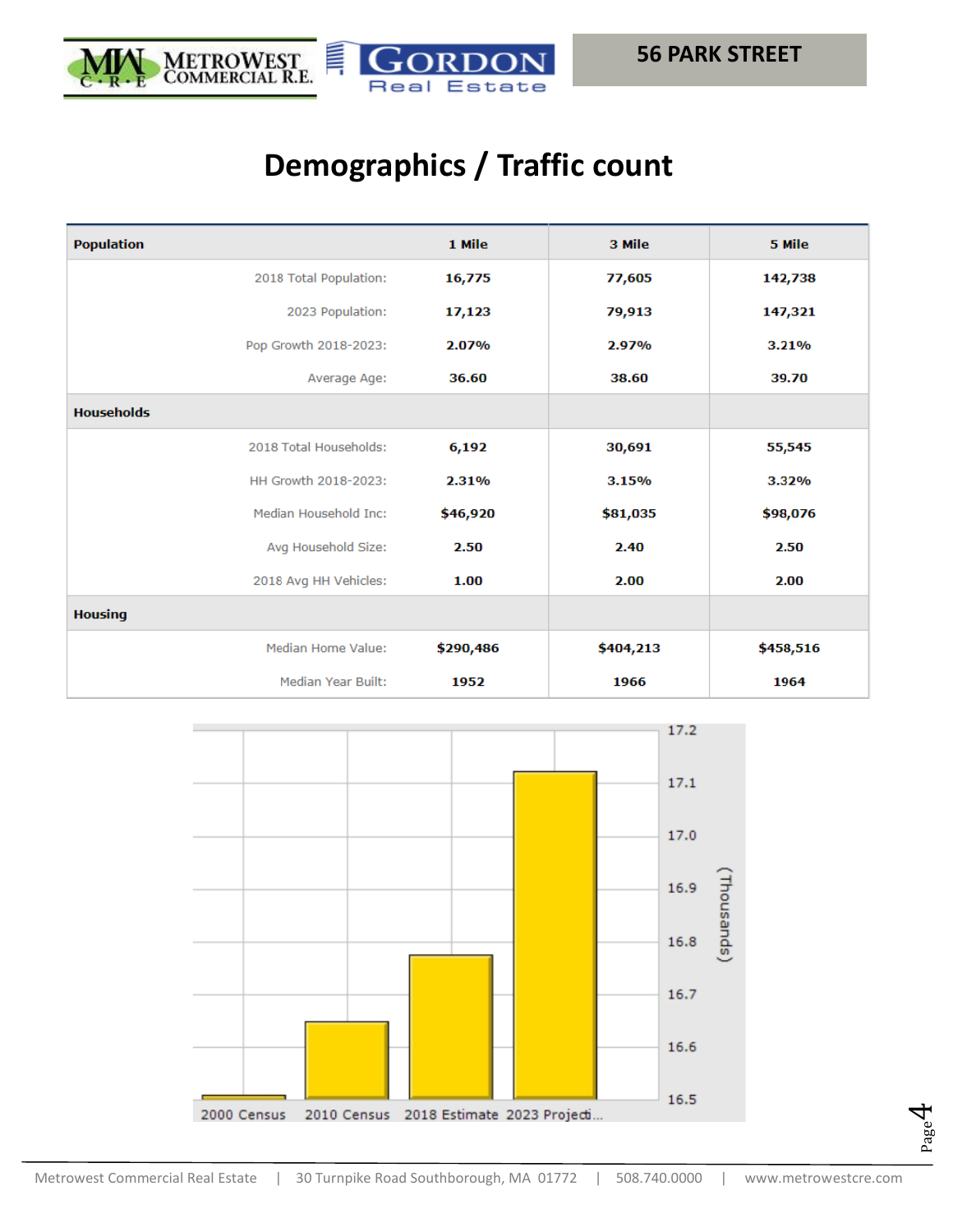



**Map**